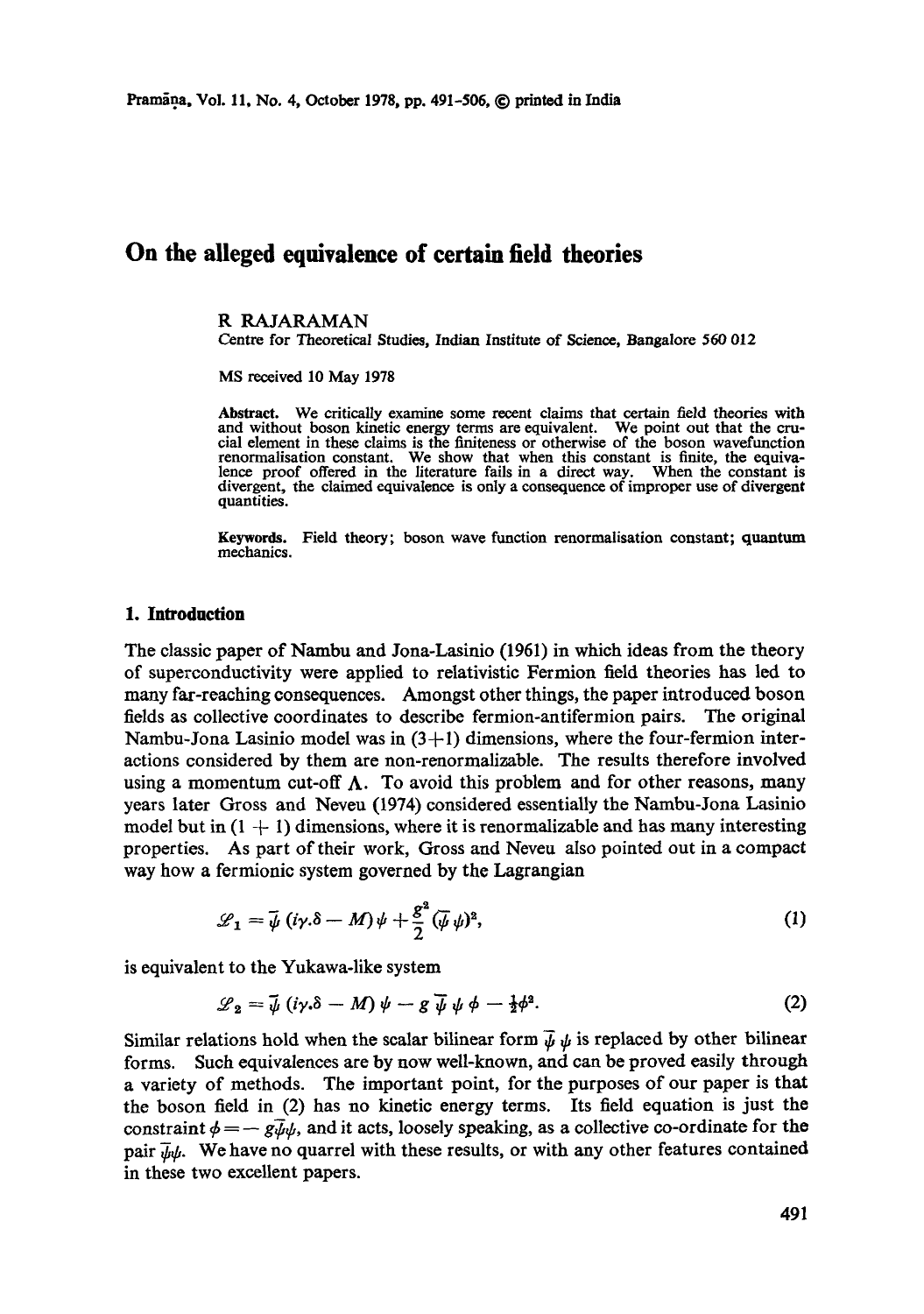However, more recently, a new twist has been added by some authors to such equivalence relations. It is claimed, for instance, that not only are the systems  $\mathscr{L}_1$ and  $\mathscr{L}_2$  equivalent, but that both are equivalent to the genuine Yukawa system

$$
\mathcal{L}_3 = \bar{\psi} \left( i\gamma \delta - M \right) \psi - g \bar{\psi} \psi \phi - \frac{1}{2} \phi^2 + \frac{1}{2} \left( \partial_\mu \phi \right)^2. \tag{3}
$$

A compact and clever derivation to this effect, using functional integration methods is offered in the work of Eguchi (1976) (see also other references cited therein). Such ideas have been extended to other models in Eguehi's paper and more recently by Rajasekaran and Srinivasan (1977, 1978). One of the models treated in the latter work is the Amati-Testa (1974) model

$$
\mathscr{L}=\bar{\psi}\left(i\gamma\delta+M\right)\psi,
$$

under the constraint

$$
j_{\mu}{}^{i} \equiv \bar{\psi} \; \gamma_{\mu} \frac{\lambda^{i}}{2} \psi, \tag{4}
$$

where  $\psi$  are quark fields and  $\lambda^i$ , the SU(n) generators. It is claimed, applying the Eguchi proof, that this is equivalent to the familiar gauge theory

$$
\mathscr{L} = \bar{\psi} \left( i \gamma \cdot \delta - M \right) \psi - \frac{1}{4} \mathbf{G}_{\mu \nu} \cdot \mathbf{G}_{\mu \nu} - g \bar{\psi} \gamma^{\mu} \frac{\lambda}{2} \psi \mathbf{A}^{\mu}.
$$
 (5)

Once again, if the term  $-\frac{1}{4}G_{\mu\nu}G_{\mu\nu}$  were absent in (5), its equivalence to (4) may be trivially valid, but what is claimed is equivalence in the presence of that term.

Such results, if true, are clearly very interesting. Apart from their academic interest as startling results in the theory of quantum fields, some of the systems involved are important in their own right to particle physicists. Thus, the Yukawa theory in (3) is widely used, and is known to be renormalisable in  $(3 + 1)$  dimensions. The  $(\bar{\psi}\psi)^2$  theory in (1) is also familiar, but is generally considered non-renormalisable. Their equivalence, if true, would be a major result. Similarly, the system in (5) is just quantum chromodynamics—the leading contender for a quark model of hadrons, and its alleged equivalence to the Amati-Testa model is also an important matter.

At the same time, several features of such ' equivalences ' are disturbing. One would, at first glance, expect that a system such as (2) where  $(\partial_{\mu} \phi)^2$  is not present would contain quite different physics from (3) which has a  $(\partial_{\mu}\phi)^2$  term. In the latter case, the field  $\phi$  has a non-trivial equation of motion and a canonical momentum. One can use the standard canonical quantisation procedure for  $\phi$ . In the former case it obeys just a constraint equation and has no canonical momentum. Of course, the spirit of the Eguchi proof is that upon integrating over the  $\psi$  degrees of freedom, the field  $\phi$  acquires  $(\partial_{\mu}\phi)^2$  terms through radiative corrections. However, radiative correction terms are of higher order in powers of  $\hbar$ , and the notion of a canonical momentum which is explicitly proportional to  $\hbar$  is disturbing in the normal quantisa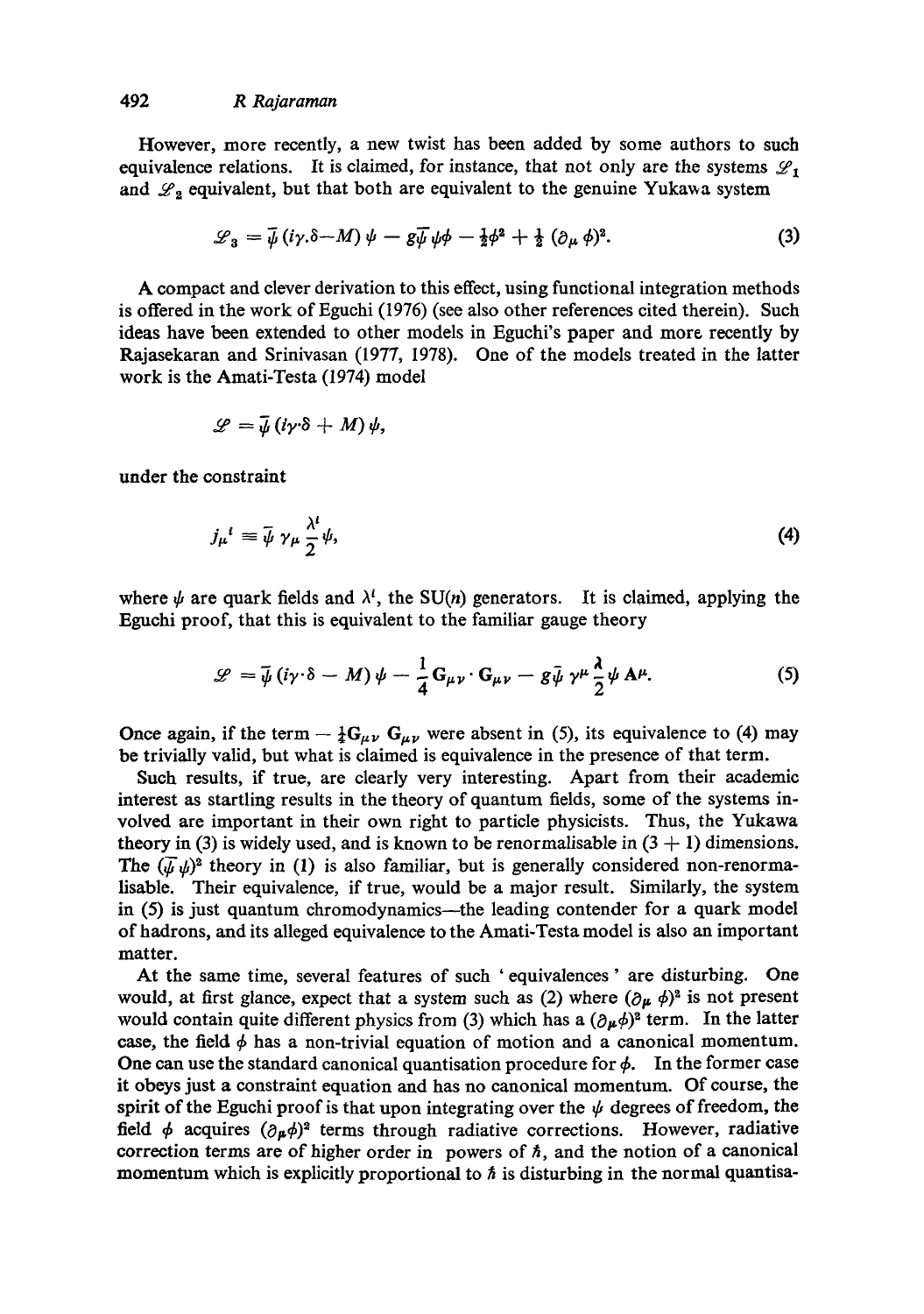tion framework. Furthermore, the proof offered by Eguchi and subsequent workers involves rescaling fields by divergent factors, and these factors are treated rather formally, if not casually in these papers. While the success of the renormalisation programme in QED has given us some confidence in dealing with infinite quantities, it is well known that they are fraught with peril.

These are merely misgivings and do not amount to solid criticism. But they motivate us, especially in view of the potential importance of these results, to examine critically the validity of Eguchi's proof of equivalence. That is the purpose of this article.

We begin in the next section with an example from non-relativistic quantum mechanics. It is designed to study the anatomy of the Eguchi method in its simplest context. On the one hand, the candidates chosen in  $\S 2$  are such that they can be clearly distinguished from one another by counting the degrees of freedom. At the same time, all the algebraic steps of the equivalence proof can be carried out here. No divergent radiative corrections occur to obscure the issues. Given that the starting systems are *apriori* distinct, the equivalence proof must of course fail for this example. That it does, but at the very last stage and in a fairly subtle way.

The lessons of this analysis help us greatly in  $\S$  3, in studying the more interesting field theoretic examples considered in the literature. We illustrate our arguments using the systems  $(1)$  to  $(3)$ . We find that equivalence between such systems as  $(2)$ and (3) will not hold if the  $(\partial_{\mu}\phi)^2$  term arising from radiative corrections has a finite coefficient. This shows clearly why the proof of Eguchi and successors *necessarily*  relies on the presence of divergent quantities, which are then used to rescale fields. Yet, at the same time, if these quantities do diverge, we argue that rescaling fields by such divergences is neither permissible, nor implied by the usual renormaiisation procedure. If the manipulations of the Eguchi proof were carried to their conclusion they would lead to absurd results in the presence of such divergences. We also show that if one tries to recast the last stages of the proof by handling divergent quantities carefully, the equivalence does not follow in any obvious way. From all this we conclude that the equivalence claimed between systems (2) and (3) is merely the result of improper use of divergent quantities. Our argument, with obvious changes in algebra, is equally applicable against similar equivalence claims for other models.

We should emphasize that from the outset we have no objection to the equivalence of pairs like (1) and (2). Our conflict is only with the more recent articles which equate systems like (2) with corresponding systems like (3) which have the added boson kinetic energy term. We also do not argue against the presence of fermionantifermion bound states in systems like (1). But the possibility of such bosonic bound states does not necessarily lead to its equivalence to (3), contrary to what has been implied in this recent literature. In fact, we argue that these equivalence proofs can be examined in their own right without appealing to possible bound states, and are found wanting. We conclude that in view of these proofs not holding water, the possible equivalence of systems like  $(2)$  with  $(3)$  or  $(4)$  with  $(5)$  is at best an open question. In fact, conventional renormalisation analysis would indicate otherwise for the pair (2) versus (3).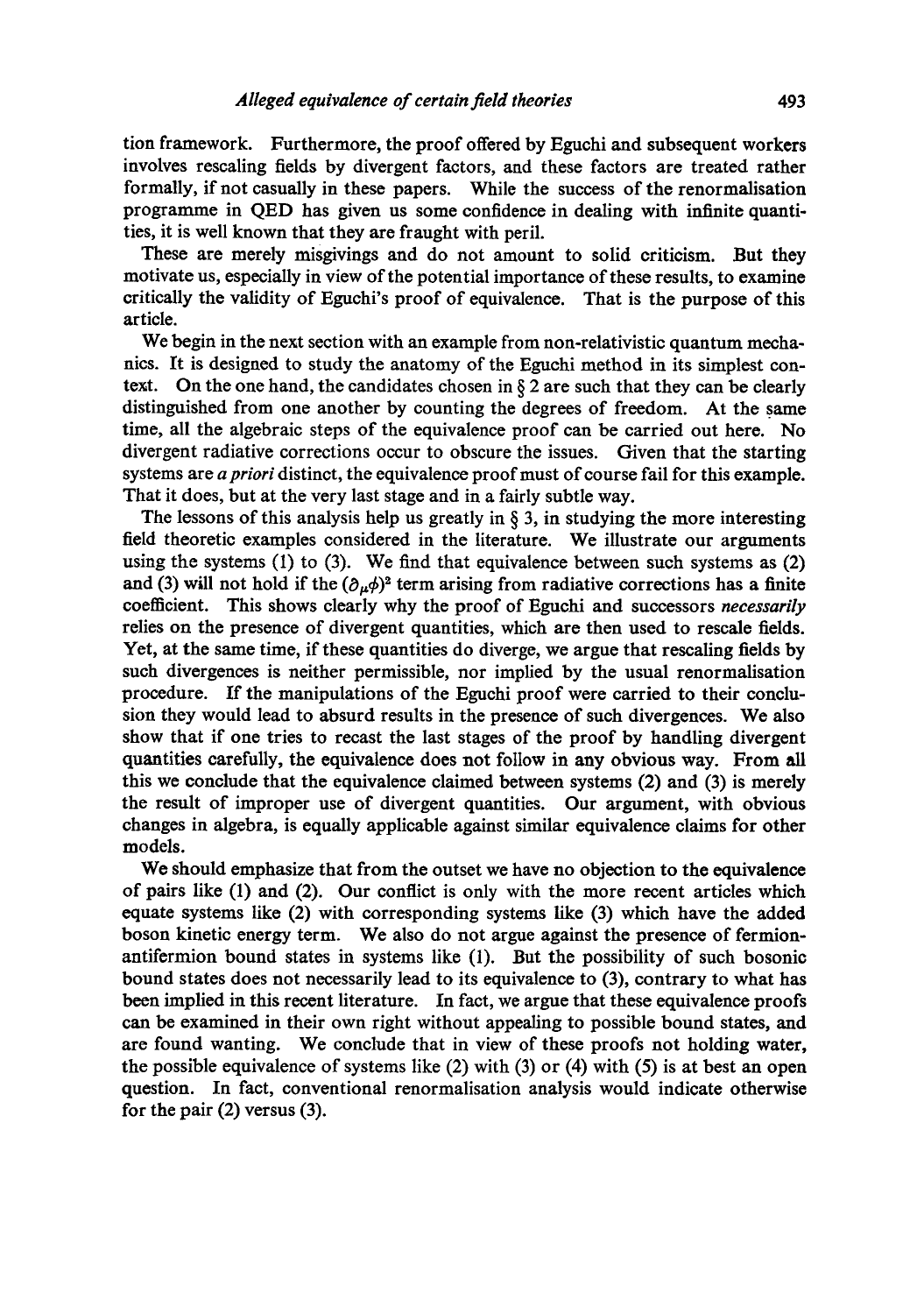#### 2. A non-relativistic quantum mechanics example

Consider the following three systems, governed by Lagrangians:

$$
L_1 = \frac{1}{2}(\dot{x}^2 - w^2 x^2) + \frac{1}{2}g^2 x^4 - x^6, \tag{6}
$$

$$
L_2 = \frac{1}{2}(\dot{x}^2 - w^2 x^2) - g_1 x^2 y - \frac{1}{2}y^2 - x^6,
$$
\n(7)

$$
L_3 = \frac{1}{2}(\dot{x}^2 - w^2 x^2) - g_2 x^2 y - \frac{m^2}{2} y^2 + \frac{1}{2} \dot{y}^2 - x^6. \tag{8}
$$

**The** choice of these systems is clearly motivated by analogy to the field theoretic example in (1) to (3). In the place of the fields  $\psi(x, t)$  and  $\phi(x, t)$ , we have  $x(t)$  and  $y(t)$  respectively. The main difference is that the systems in (6) to (8) involve a finite number of dynamical variables (either one or two). Both x and y are functions of time t alone. They can also be thought of as boson fields in zero-space dimension. The extra term  $(-x^6)$  in (6) to (8) has no anologue in (1) to (3) but is necessary here to ensure that the Hamiltonian is bounded from below. [It is not needed in (1) because  $\psi$  is a Fermi field and the Hamiltonian for (1) is bounded from below as it stands, despite the  $(\bar{\psi}\psi)^2$  term in  $\mathscr{L}_1$  having a positive sign.] The presence of this additional term common to  $L_1$ ,  $L_2$  and  $L_3$ , while necessary, does not make any essential difference to our problem. Our task is (a) to establish that while systems  $L_1$  and  $L_2$  are indeed equivalent to each other, the system  $L_3$  is distinct and different, (b) to attempt to ' prove' the equivalence of  $L_3$  to  $L_1$  and  $L_2$  by using functional integral methods identical to that of Eguchi and point out where exactly the proof fails, as it must for this example, and (c) to draw inferences about the interesting field theoretic examples considered in the literature.

The statement (a) is intuitively evident, but since it is a crucial point it is worth double checking with canonical principles for quantising constrained systems. The Lagrangian  $L_2$  leads to the following equations of motion:

$$
\ddot{x} = -w^2x - 2g_1xy - 6x^5, \tag{9}
$$

and  $y = -g_1 x^2$ . (10)

The second equation is clearly a constraint. Classically, the system has only one independent degree of freedom, say,  $x(t)$ . The variable  $y(t)$  is just another name for  $-g_1x^2(t)$ . Upon substituting  $y=-g_1x^2$  into (9) one obtains the equation of motion for the system  $L_1$ . Thus  $L_1$  and  $L_2$  are classically equivalent. Similarly, the quantum. theory of  $L_2$ , when properly constructed, is identical to that of  $L_1$ . For doing this, we use Dirac's theory for quantising constrained systems (Dirac 1950; Hanson and Regge 1974). Dirac's prescription calls for constructing the Dirac Bracket from the Poisson Bracket, and replacing the former rather than the latter by commutators to quantise the theory. To start with, the system  $L_2$  has two co-ordinates x and y with their canonical momenta  $p_x$  and  $p_y$ . There are just two constraints which, using Dirac's notation, are

$$
\phi_1 \equiv p_y = (\partial L_2/\partial y) = 0, \tag{11}
$$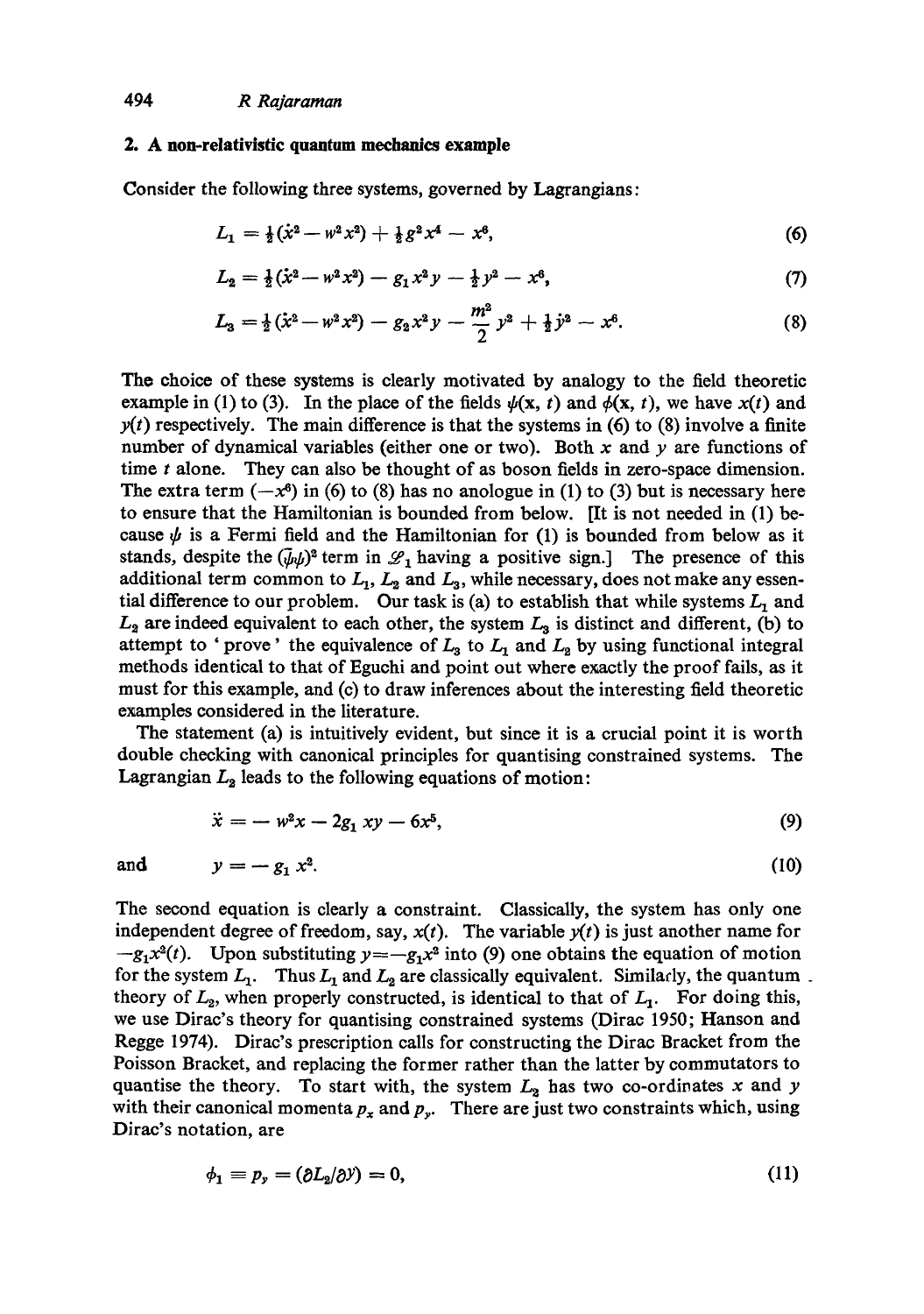and 
$$
\phi_2 = y + g_1 x^2 = 0,
$$
 (12)

whose Poisson Bracket is  $\{\phi_1, \phi_2\} = -1$ . Then, for any two classical observables,  $A(x, p_x, y, p_y)$  and  $B(x, p_x, y, p_y)$  the Dirac Bracket in this case reduces to

$$
\{A, B\}_{\text{DB}} = \{A, B\} - \{A, \phi_1\} \{\phi_2, B\} + \{A, \phi_2\} \{\phi_1, B\}. \tag{13}
$$

Note that

$$
\{A,\phi_1\}=(\partial A/\partial y);\ \{A,\phi_2\}=-2g_1x\ (\partial A/\partial p_x)-\partial A/\partial p_y,
$$

and similarly for B. Hence

$$
\{A, B\}_{DB} = \{A, B\} - \left(\frac{\partial A}{\partial y}\frac{\partial B}{\partial p_y} - \frac{\partial B}{\partial y}\frac{\partial A}{\partial p_y}\right)
$$
  
+ 
$$
\left[(-2g_1x)\frac{\partial A}{\partial y}\frac{\partial B}{\partial p_x} - \frac{\partial A}{\partial p_x}(-2g_1x)\frac{\partial B}{\partial y}\right]
$$
  
= 
$$
\left(\frac{\partial A}{\partial x} - 2g_1x\frac{\partial A}{\partial y}\right)\frac{\partial B}{\partial p_x} - \left(\frac{\partial B}{\partial x} - 2g_1x\frac{\partial B}{\partial y}\right)\frac{\partial A}{\partial p_x}.
$$
 (14)

Notice that  $dy/dx = -2g_1x$  if y were set equal to  $-g_1x^2$ . Thus we see that the Dirac Bracket in (14) is just the Poisson Bracket that would result if we were to discard y as an independent degree of freedom, and set  $p_y = 0$  and  $y = -g_1x^2$  in all observables. That is, we insert the constraints (11) and (12) into every observable. The Hamiltonian for the system  $L_2$  becomes

$$
H_2 = \dot{x}p_x + \dot{y}p_y - L_2(x, \dot{x}, y),
$$
  
=  $\dot{x}p_x - L_2(x, \dot{x}, -g_1 x^2),$   
=  $\frac{1}{2}p_x^2 + \frac{1}{2}w^2x^2 - g_1^2(x^4/2) + x^6.$  (15)

These manoeuvres are done already at the classical level to eliminate the constraints and bring the system to the canonical Hamiltonian form. We quantise the system only after this by setting  $[x, p_x] = i\hbar$ . The complete set of commuting observables is just one operator x. Wave functions  $\psi(x)$  depend only on x even for the system  $L_2$ . The operator y can be defined, but it is always equal to  $-g_1x^2$ . The quantum system corresponding to  $L_2$  is thus identical to that in  $L_1$  and its Hamiltonian as given in (15) is the same as what would arise for  $L_1$ . By contrast, the system  $L_3$  has two genuine equations of motion:

$$
\ddot{x} = -w^2x - 2g_2xy - 6x^5, \text{ and}
$$
  

$$
\ddot{y} = -m^2y - g_2x^2.
$$
 (16)

Thus, there are two separate degrees of freedom. The quantum theory of  $L_3$  will have two independent commuting operators  $x$  and  $y$  and wave functions will be functions  $\psi$  (x, y) of two variables. Thus,  $L_3$  and  $L_2$  differ in a very basic sense in terms of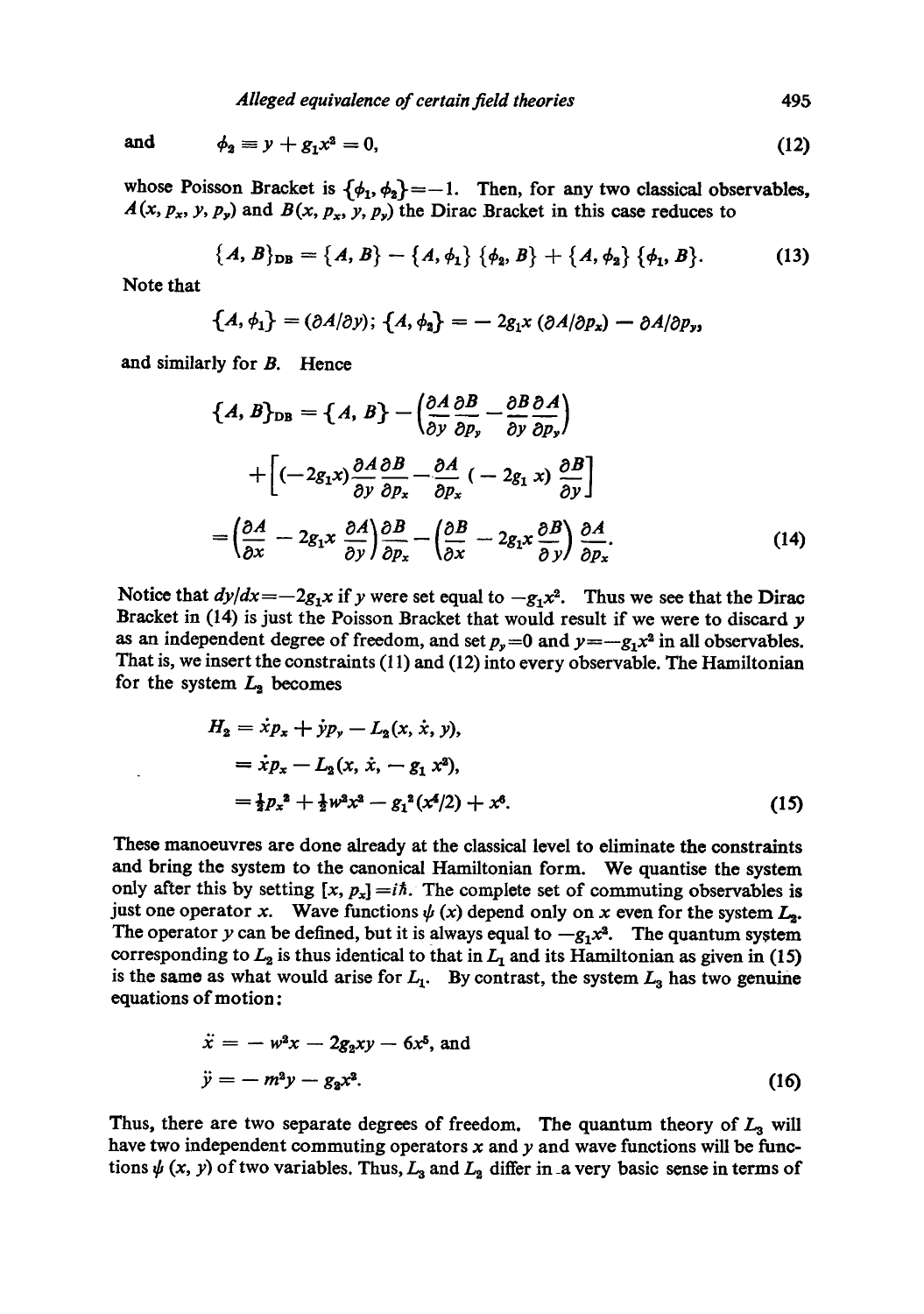number of degrees of freedom. For no finite choice of parameters  $g_1, g_2, m^2$ , etc. or rescaling of variables x and y, can the quantum (or classical) system  $L_3$  be made equivalent to  $L_2$  or  $L_1$ .

We have perhaps belaboured the point in applying Dirac's powerful machinery to such trivial systems. But we wanted to outline the logic, using time-honoured canonical quantisation procedures, which establishes that  $L_3$  is not equivalent to  $L_1$  and  $L_2$ . It will be useful to remember this logic in studying the more complex field theory examples.

As long as we are being careful, it is also worth disposing of a mathematical redherring. There are theorems which map a plane, in some sense, onto a real line. Similarly, in the quantum-theoretic context, it is possible to map the Hilbert space of functions  $\psi(x, y)$  of two variables into functions of just one variable  $\eta$ . These theorems may cause anxiety about the sanctity of the number of degrees of freedom as a distinguishing feature of different systems. However, we are assured by mathematicians that such mappings are necessarily non-differentiable. Thus, a classical system with smooth time evolution (say, the trajectory of a particle on a plane) described by  $x(t)$ ,  $y(t)$  will necessarily be a non-differentiable function  $\eta(t)$  in terms of the equivalent single parameter. A similar pathology will result for Heisenberg operators when the Hilbert space of  $\psi(x, y)$  is mapped to functions of just one variable. Therefore, for purposes of meaningful physical or dynamical description, these theorems do not violate our intuitive notion that a particle in n-dimensional space, classical or quantum, needs n co-ordinate variables and no Iess.

Having thus satisfied ourselves that  $L<sub>3</sub>$  in having two degrees of freedom, cannot be equivalent to  $L_1$  and  $L_3$ , we can be confident that attempts to prove such equivalence by alternate path integral methods must necessarily fail for this example. To see exactly where this failure occurs let us apply Eguchi's method as adapted to this example.

Let us begin with  $L_3$  and evaluate exp  $(iW[J, \eta])$  which generates the *n*-point correlation functions of the quantum system, i.e.

$$
\frac{(-i)^{n+m}}{\exp(iW_3)} \frac{\partial^{n+m} (\exp iW_3 [J, \eta])}{\partial J(t_1) \dots \partial J(t_n) \partial \eta(t_1') \dots \partial \eta(t_m')} \Big|_{J=\eta=0}
$$
  
=  $\langle 0 | T [x(t_1) \dots x(t_n) y(t_1') \dots y(t_m)] | 0 \rangle.$  (17)

This functional  $W_3[J, \eta]$  is given, as is well known, by the path integral (Abers and Lee 1973),

$$
\exp [iW_3 (J, \eta)]
$$
  
=  $\int D [x(t)] D [y(t)] \exp {i \int dt [L_3 + J(t) x(t) + \eta(t) y(t)] }.$  (18)

Here, and in subsequent steps, we set  $\hbar = 1$  and ignore overall constants multiplying exp (iW) since they have no consequence. We insert (8) for  $L_3$  and use the compact vector-space notation,  $\langle f|g \rangle = \int f(t) g(t) dt$ , for any two functions f and g, and any operator A, and  $\langle f | A | g \rangle = \int f(t) A g(t) dt$ .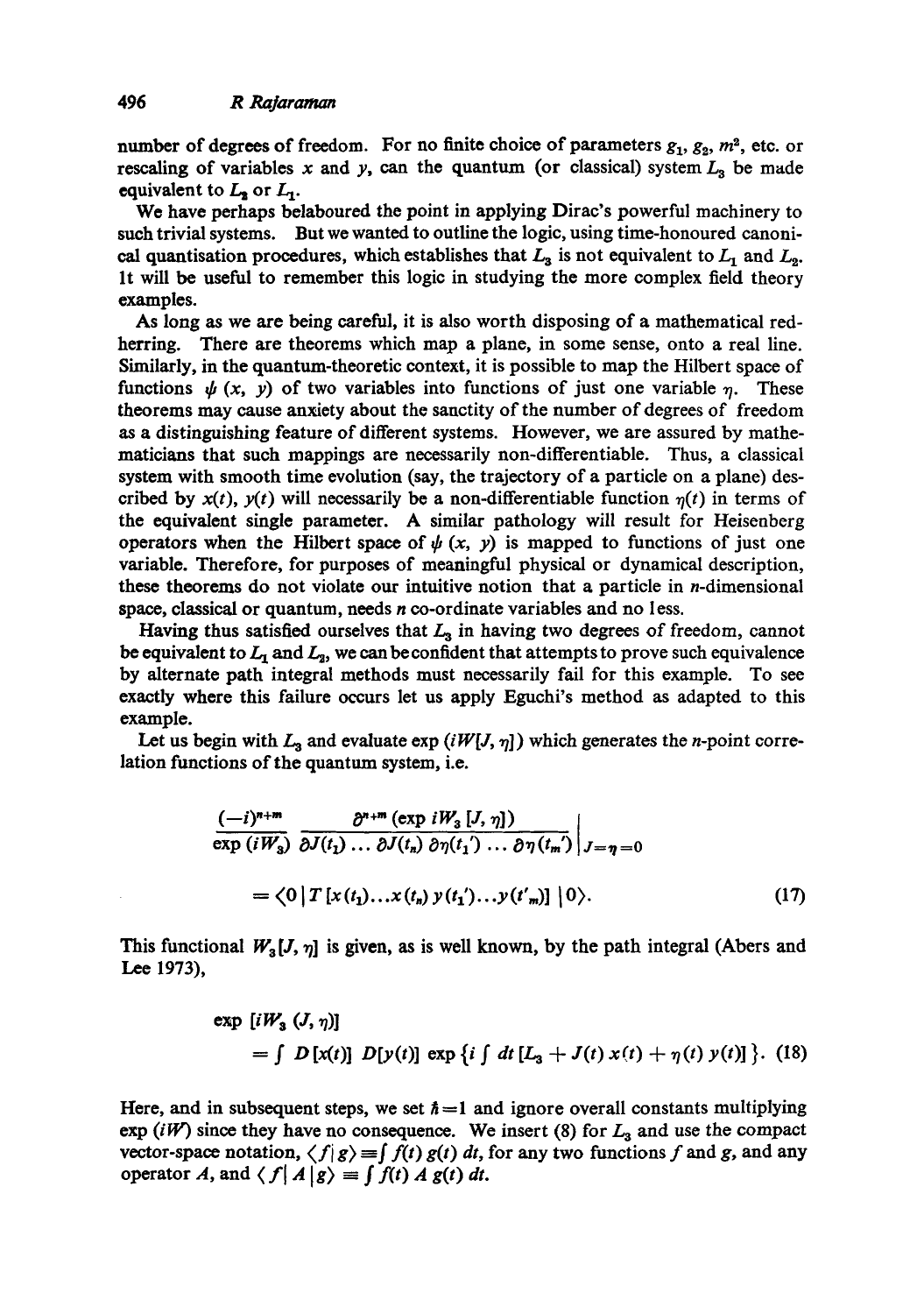Then

$$
\exp [iW_3(J, \eta)] = \int D[x] D[y] \exp [i(\langle x | M | x \rangle - g_2 \langle x^2 | y \rangle + \langle y | O | y \rangle - \langle x^3 | x^3 \rangle + \langle J | x \rangle \langle \eta | y \rangle)], \qquad (19)
$$

where 
$$
M = -\frac{1}{2} \left( \frac{\partial^2}{\partial t^2} + w^2 \right), O = -\frac{1}{2} \left( \frac{\partial^2}{\partial t^2} + m^2 \right)
$$
 (20)

and 
$$
\int dt \, (\dot{y})^2 = - \int y \frac{\partial^2 y}{\partial t^2} dt
$$
,

on integration by parts. Note that,

$$
\exp [i(\langle J | x \rangle - \langle x^3 | x^3 \rangle)] = \exp [i \int dt J(t) x(t)]
$$
  

$$
\sum_{n} \left( -i \int x^6 dt' \right)^n 1/n!
$$
  

$$
= \sum_{n} (1/n!) [i \int dt' (\partial^6/\partial J^6(t'))]^n \exp [i \int dt J(t) x(t)]
$$
  

$$
= \exp \{i \int dt' [\partial^6/\partial J^6(t')] \} \exp (i \langle J | x \rangle).
$$
 (21)

The last equation is rather compactly written. The first exponent is understood to be expanded, and the functional derivatives  $\partial/\partial J(t')$  are to act on exp  $(i \langle J | x \rangle)$ . Thus,

$$
\exp(iW_3) = \int D[y] \exp \left\{ i \Big[ \langle y | O | y \rangle + \langle \eta | y \rangle + \Big\{ \int dt' \left( \partial^6 / \partial J^6 \right) \Big] \right\}
$$
  
 
$$
\cdot \int D[x] \exp \{ i \Big[ \langle x | M - g_2 y | x \rangle + \langle J | x \rangle \Big\}. \tag{22}
$$

The functional integral over  $[x]$  has quadratic form, and can be exactly integrated to yield

$$
\int D[x] \exp \{i \left[ \langle x | M - g_2 y | x \rangle + \langle J | x \rangle \right] \}
$$
  
 
$$
\simeq [\det (M - g_2 y)]^{-1/2} \exp [(-i/4) \langle J | (M - g_2 y)^{-1} | J \rangle],
$$
 (23)

again suppressing overall constants. This last step has used the fact that

$$
M - g_2 y = -\tfrac{1}{2} \Big( \frac{\partial^2}{\partial t^2} + \omega^2 \Big) - g_2 y,
$$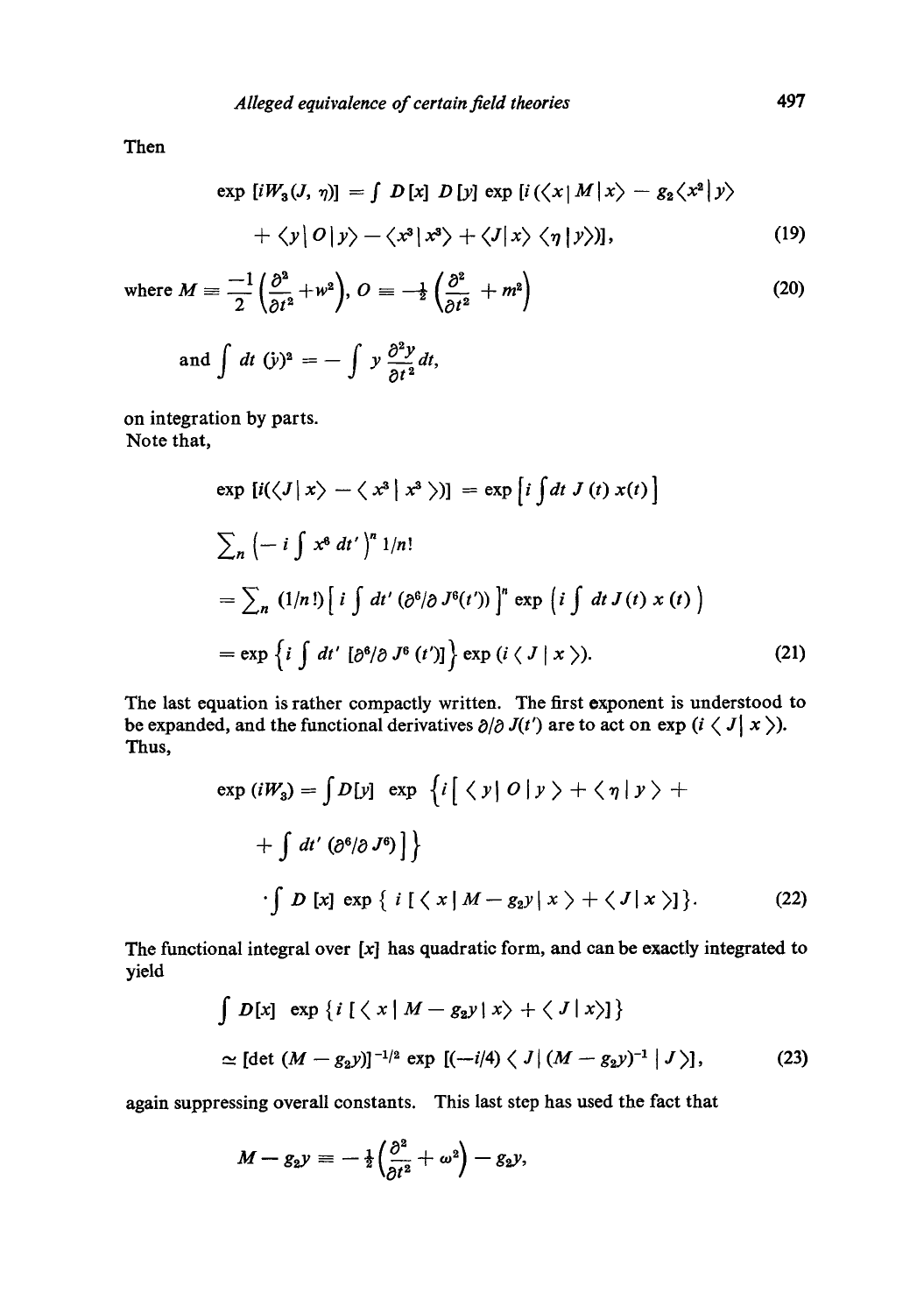is a real symmetrie operator. Further

$$
[\det (M - g_2 y)]^{-1/2}
$$
  
=  $[\det M]^{-1/2} \exp \left[ -\frac{1}{2} \operatorname{Tr} \ln \left( 1 - \frac{1}{M} g_2 y \right) \right]$   
 $\equiv [\det M]^{1/2} \exp [i V (g_2 y)],$  (24)

where the functional

$$
V\left[g_{2}\,y\right]=-\frac{i}{2}\sum_{n=1}^{\infty}\frac{1}{2n}\,\mathrm{Tr}\left[\frac{1}{M}\,g_{2}\,y\right]^{n}\tag{25}
$$

Note that the expression,

$$
\operatorname{Tr}\left[\frac{1}{M}g_2y\right]^n
$$

stands in more explicit notation for

$$
(g_2)^n \int dt_1 \dots \int dt_n G(t_1 \ t_2) \ y \ (t_2) \ G \ (t_2 \ t_3) \ y \ (t_3) \dots G \ (t_n \ t_1) \ y \ (t_1)
$$
  

$$
G \ (t_1, t_2) \equiv 1/M
$$

where

$$
= \int (d\nu/\pi) \frac{\exp(i \nu (t_1 - t_2))}{\nu^2 - \omega^2 + i\epsilon}.
$$
 (26)

The term  $V[g_2y]$  represents the radiative contributions to the effective action of the  $y$ -variable upon integrating over  $x$ . Following the Eguchi procedure, we separate from *V[g2y]* those pieces which are similar in form to

$$
\langle y | O | y \rangle = \frac{1}{2} \int dt y \left( - \frac{\partial^2}{\partial t^2} - m^2 \right) y.
$$

Such pieces arise from the

$$
\mathrm{Tr}\,\left(\frac{1}{M}\,g_{2}\,y\right)^{2}
$$

term in the expansion (25). We have

$$
-\frac{i}{4}\operatorname{Tr}\left[\frac{1}{M}g_{2} y\right]^{2}
$$
\n
$$
=-ig_{2}^{2}\int dt_{1}dt_{2}\frac{dv}{2\pi}\frac{dv''}{2\pi}y(t_{1})y(t_{2}) \times
$$
\n
$$
\frac{\exp[i(v'-v'')(t_{1}-t_{2})]}{(v')^{2}-\omega^{2}+i\epsilon((v')^{2}-\omega^{2}+i\epsilon)}
$$
\n
$$
\equiv g_{2}^{2}\int dt_{1}dt_{2}\frac{dv}{2\pi}y(t_{1})\exp[i v(t_{1}-t_{2})] K(v)y(t_{2}), \qquad (27)
$$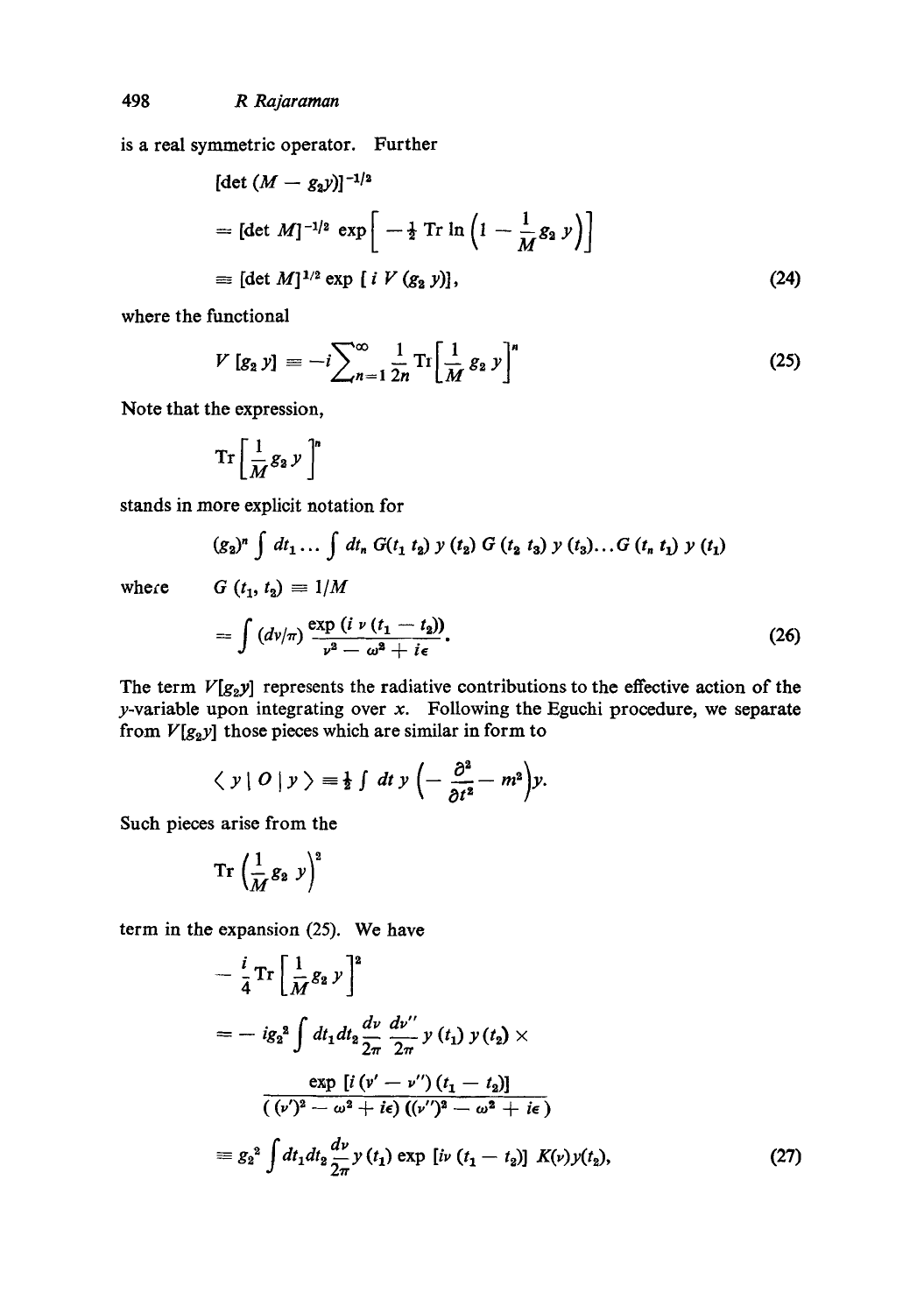where

$$
K(\nu) \equiv (1/2\pi) \int \frac{-id\nu'}{((\nu')^2 - \omega^2 + i\epsilon) ((\nu' - \nu)^2 - \omega^2 + i\epsilon)} \tag{28}
$$

Note that  $K(v)$  is finite and well defined. So are its Taylo recoefficients  $K_n = (\partial^n K(O)/\partial \nu^n)$  in

$$
K(\nu) = K_0 + 1/2 \nu^2 K_2 + (1/4!) \nu^4 K_4 + \dots
$$
 (29)

(Odd terms do not occur as can be checked). Inserting (29) into (27) we can write,

$$
-\frac{ig_2^2}{4}\operatorname{Tr}\left[\frac{1}{M}y\right]^2
$$
  
=  $g_2^2 \int dt_1 dt_2 \frac{dv}{2\pi} y(t_1) \left(\sum_n \frac{K_n v^n}{n!}\right) \exp\left[i v(t_1 - t_2)\right] y(t_2)$   
=  $g_2^2 \int dt y(t) \left(K_0 - \frac{1}{2} K_2 \frac{\partial^2}{\partial t^2}\right) y(t) + [n \ge 4 \text{ terms}].$  (30)

Bearing all this in mind, let us go back to (22) with (23) and (24) inserted. We have,

$$
\exp(iW_3) = (\det M)^{-1/2} \int D[y] \exp[i] (\langle y | O | y \rangle + \langle \eta | y \rangle )
$$
  
+  $V (g_2 y)$ ]  

$$
\exp\left[i \int dt \frac{\partial^6}{\delta J^6(t)} \right] \exp\left[-\frac{i}{4} \langle J | (M - g_2 y)^{-1} | J \rangle \right].
$$
 (31)

Let us separate the two terms explicitly shown in (30) and lump the other terms of (31) together to write

$$
\exp(iW_3, [J, n]) = (\det M)^{-1/2} \int D [y] \exp \left\{ i (\langle y | O | y \rangle + \langle \eta | y \rangle + \int dt y (t) \left( g_2^2 K_0 - \frac{1}{2} g_2^2 K_2 \frac{\partial^2}{\partial t^2} \right) y (t) + \tilde{V}[g_2 y, J] \right\},
$$
\n(32)

where  $V[g_2y, J]$  is a functional of both  $y(t)$  and  $J(t)$  and contains all remaining terms in (31) not explicitly shown in (32). The important point to bear in mind is that  $\widetilde{V}[g_2y,J]$  depends on  $y(t)$  only through the combination  $g_2y(t)$  where  $g_2$  is the coupling constant.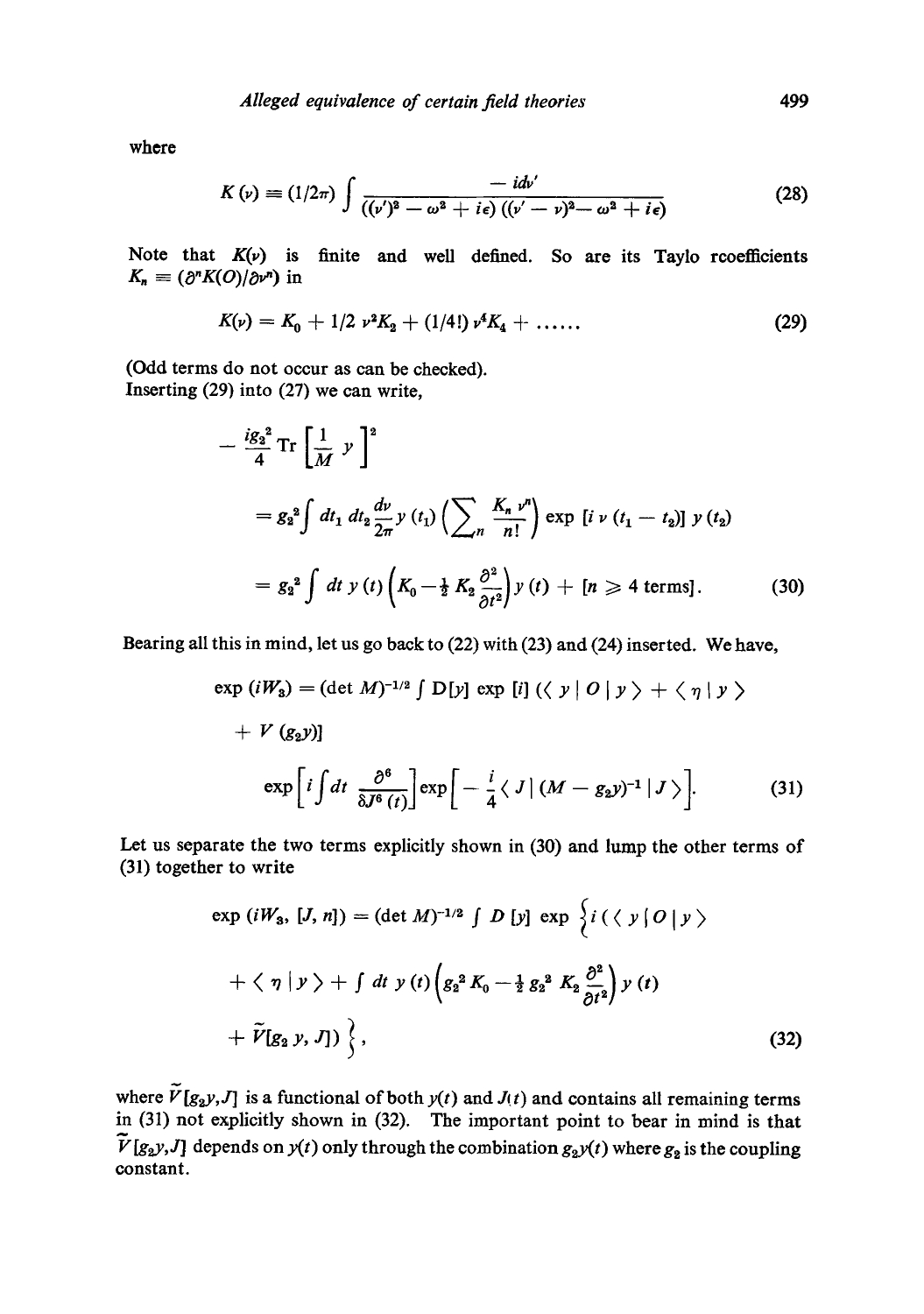An exactly similar evaluation may be made for

$$
\exp(iW_2\,[J,\,\eta])\,\equiv\,\int\,D\,[y]\,D\,[x]\,\exp\,\Big[i\,\int\,dt\,(L_2\,+\,J(t)\,x(t)\,+\,\eta(t)\,y(t)\Big].\tag{33}
$$

The only difference between  $L_2$  and  $L_3$  is that the  $\text{term} \frac{1}{2} \dot{y}^2 - \frac{1}{2} m^2 y^2$  in  $L_3$  is replaced by just  $-\frac{1}{2}y^2$  in  $L_2$ . Clearly, following the steps shown above, we will get

$$
\exp (i W_2 [J, \eta]) = (\det M)^{-1/2} \int D [y] \exp \{ (i \left( -\frac{1}{2} \langle y | y \rangle \right) + \langle \eta | y \rangle \} + \int dt \ y(t) [g_1^2 K_0 - \frac{1}{2} g_1^2 K_2 (\partial^2 / \partial t^2)] \ y(t) + \widetilde{V} [g_1 y, J] \}]. \tag{34}
$$

Comparing (32) with (34), we see that  $W_3[J, \eta]$  differs from  $W_2[J, \eta]$  only in that (32) contains  $\langle y | 0 | y \rangle$  in the place of  $-\frac{1}{2}\langle y | y \rangle$  in (34). Now, if the quantum systems corresponding to  $L_3$  and  $L_2$  were equivalent, the *n*-point functions of the type shown) in (17) should be equal in the two theories, except perhaps for an overall scaling on the variables x and y. In other words  $\exp(iW_3[J(t), \eta(t)])$  should at least equal a  $exp(iW_2[\beta J(t), \gamma \eta(t)])$  where a,  $\beta$  and  $\gamma$  are some constants. In Eguchi's work and in its successors along the same theme, such an equivalence is claimed through appropriate rescaling of fields. Let us attempt the same trick here.

The exponent in (32) has the form

$$
\int dt \left\{ (g_2^2 K_2 + 1) \frac{1}{2} \dot{y}^2 + [g_2^2 K_0 - (m^2/2)] y^2 \right\} + \langle \eta | y \rangle + \tilde{V} [g_2 y, J], \tag{35}
$$

while the exponent in (34) has the form

$$
\int dt \left\{ (g_1^2, K_2) \frac{1}{2} \dot{y}^2 + (g_1^2 K_0 - \frac{1}{2}) y^2 \right\} + \langle \eta | y \rangle + \tilde{V} [g_1 y, J]. \tag{36}
$$

In (35) and (32) let us rescale variables to  $y_R$ ,  $g_{2R}$  and  $\eta_R$  given by

$$
[y_R(t)/y(t)] = (g_2/g_{2R}) = [\eta(t)/\eta_R(t)] = (g_2^2 K_2 + 1)^{1/2}.
$$
 (37)

Similarly, in (34) and (36) let us rescale to  $y_R$ ,  $g_{1R}$  and  $\eta_R$  given by

$$
[y_R(t)/y(t)] = (g_1/g_{1R}) = [\eta(t)/\eta_R(t)] = (g_1^2 K_2)^{1/2}.
$$
 (38)

Let us further suppose we can choose  $m^2$ , the parameter in  $L_3$  such that

$$
\frac{g_2^2 K_0 - (m^2/2)}{g_2^2 K_2 + 1} = (g_1^2 K_0 - \frac{1}{2})/(g_1^2 K_2) = (-\mu^2/2).
$$
 (39)

Then clearly, both  $exp(iW_3)$  in (32) and  $exp(iW_2)$  in (34) could be cast into the common form

$$
\exp(iW_3 [J, \eta_R]) \propto \int D [y_R] \exp \{i \int dt [\frac{1}{2} \dot{y}_R^2 - (\mu^2/2) y_R^2] + i \langle \eta_R | y_R \rangle + i \tilde{V} [g_{2R} y_R, J] \}
$$
\n(40)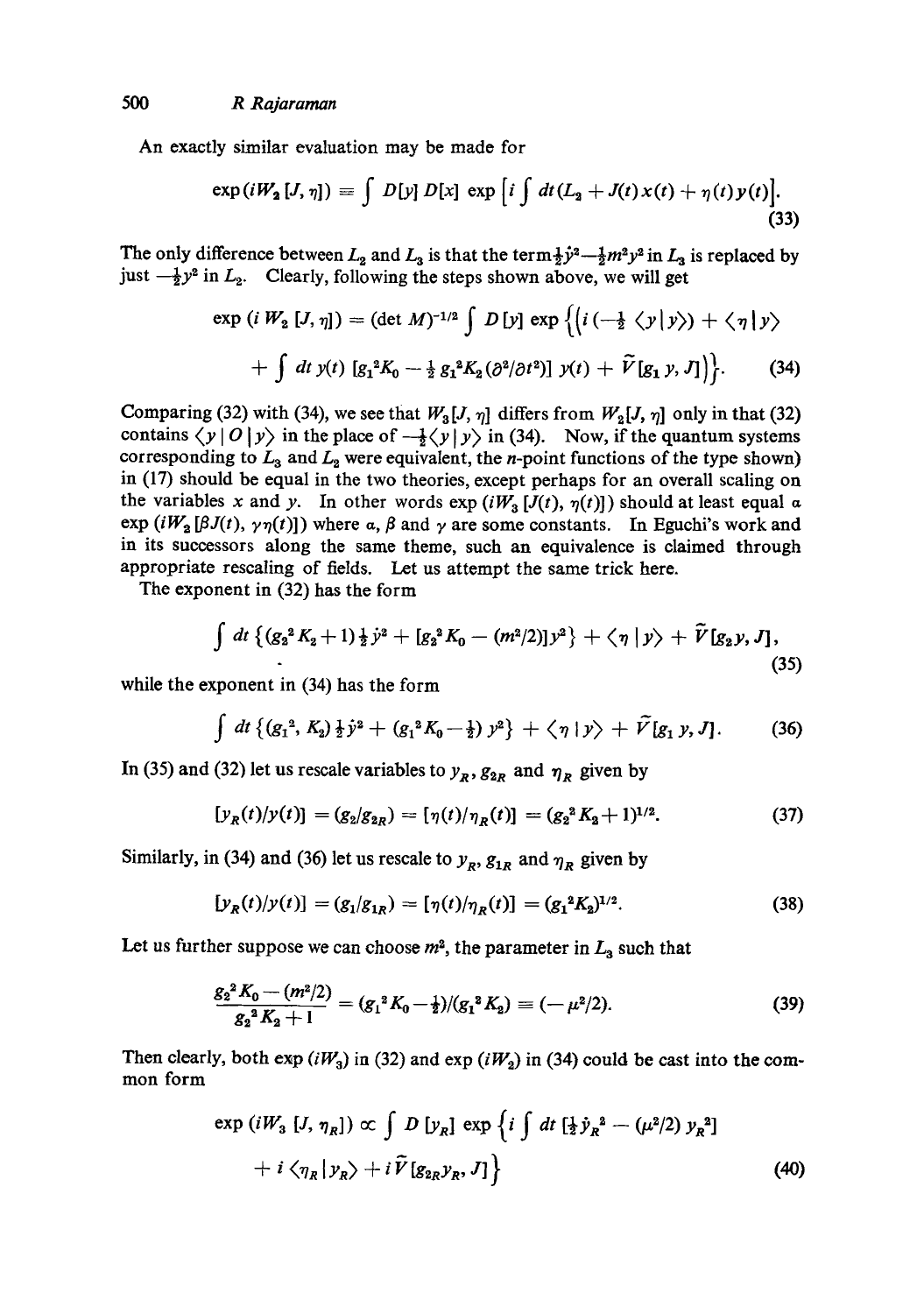**and** 

$$
\exp\left(iW_2\left[J,\eta_R\right]\right) \propto \int D\left[y_R\right] \exp\left\{i \int dt \left[\frac{1}{2}y_R^2 - (\mu^2/2) y_R^2\right] + i \langle \eta_R | y_R \rangle + i \widetilde{V}[g_{1R}y_R, J] \right\}.
$$
\n(41)

Of course, the factors which scale y into  $y_R$  in (37) and (38) are different in the two cases, but this will only lead to an inconsequential difference in the constant of proportionality in front of the functional integral (40) and (41). Similarly the fact that  $\eta$ is related to  $\eta_R$  by a different factor will only lead to a time-independent constant of proportionality between *n*-point functions of the two systems. It would appear then that the systems  $L_2$  and  $L_3$ , which we have taken pains to establish as basically distinct, yield equivalent forms for the generating functional  $\exp[iW(J, \eta)]$ . This apparent paradox is resolved by noting that although the functional form of the path integrals in (40) and (41) are the same, the allowed range of the parameters is non-overlapping. Note from (37) and (38) that

$$
g_{2R} = g_2/(g_2^2 K_2 + 1)^{1/2}
$$
, while  $g_{1R} = g_1/(g_1^2 K_2)^{1/2} = (1/\sqrt{K_2})$ .

Recall further that for our system, the constant  $K_2$  as obtained from (28) and (29) is a finite constant. Thus, for no finite choice of the original couplings  $g_1$  and  $g_2$ can the renormalised coupling  $g_{1R}$  and  $g_{2R}$  be equal. Despite right hand sides of (40) and (41) looking identical, for no finite rescaling of variables y (or the currents  $\eta$ ) will the functional  $W_3[J, \eta]$  be equivalent to  $W_2[J, \eta]$ . The two systems  $L_2$  and  $L_3$ are indeed distinct, as our earlier analysis based on well founded canonical procedure has established.

This does not necessarily prove that for the higher dimensional field theory examples considered in the references, the corresponding equivalence is not true. The analysis of our simple example, however, brings out the crucial elements involved in such equivalence proofs, and will help us throw more light on their validity for the interesting field theoretic cases.

#### **3. Equivalence proofs in field theory**

To consider the possibility of such equivalence in field theory, let us work with an example. Consider the systems mentioned in the introduction and described by the Lagrangians

$$
\mathscr{L}_1 = \bar{\psi} \left( i \gamma \cdot \delta - M \right) \psi + \tfrac{1}{2} g_1^2 (\bar{\psi} \psi)^2, \tag{42}
$$

$$
\mathcal{L}_2 = \bar{\psi} \left( i \gamma \cdot \delta - M \right) \psi - g_1 \bar{\psi} \psi + \frac{1}{2} \phi^2, \text{ and} \tag{43}
$$

$$
\mathscr{L}_3 = \bar{\psi} \left( i \gamma \cdot \delta - M \right) \psi - g_2 \bar{\psi} \psi \phi - \frac{1}{2} m^2 \phi^2 + \frac{1}{2} (\partial_\mu \phi)^2. \tag{44}
$$

Here  $\psi=\psi(\mathbf{x}, t)$  is a Fermi field and  $\phi=\phi(\mathbf{x}, t)$  a Bose field. Our arguments will be illustrated for these systems, but they are equally valid when adapted to the other equivalence candidates in the literature mentioned.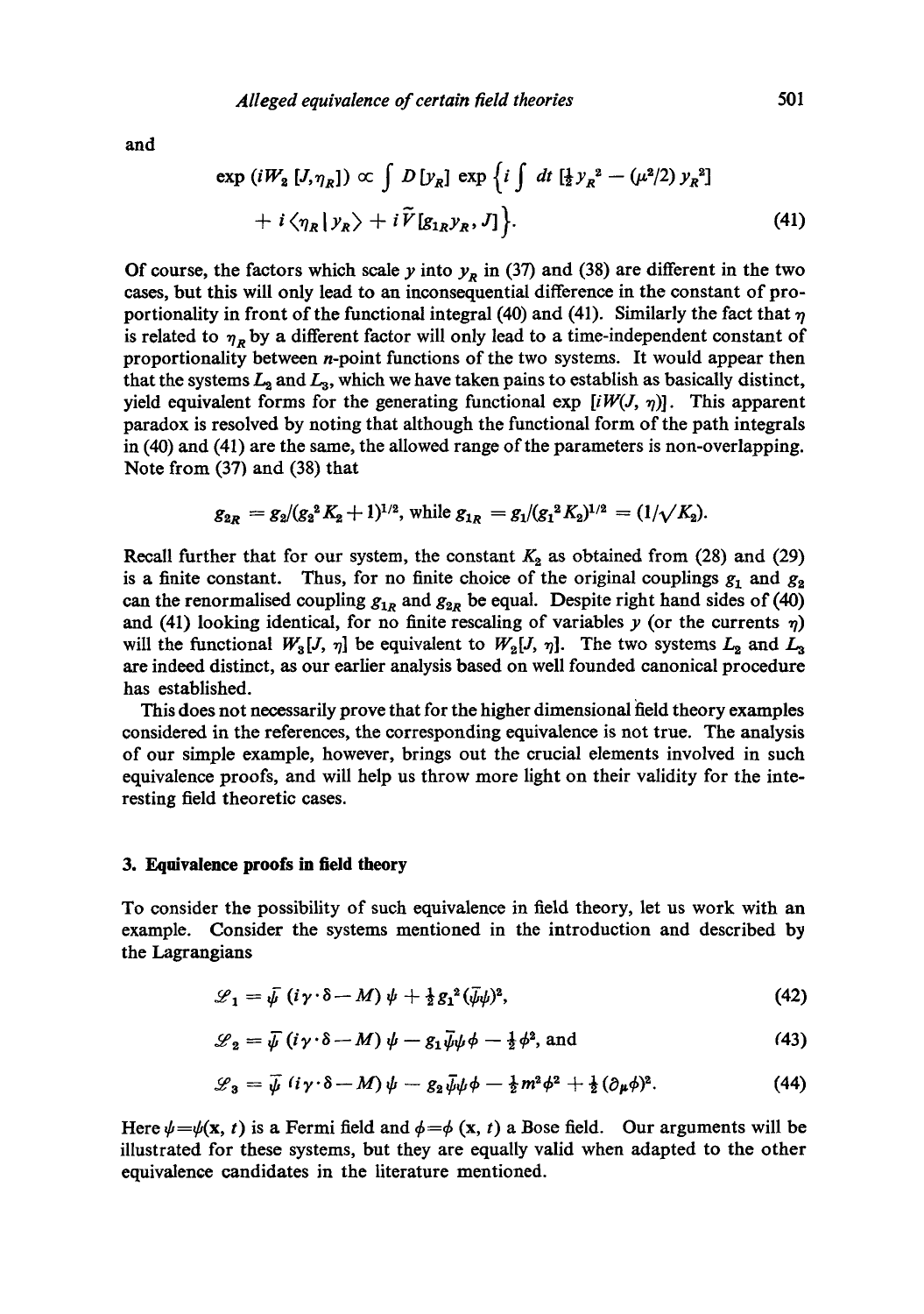As stated in the introduction, we have no quarrel with the equivalence of  $\mathscr{L}_1$  and  $\mathscr{L}_2$ . One field equation arising from  $\mathscr{L}_2$  is

$$
\phi = -g_1 \,\overline{\psi} \,\psi \,. \tag{45}
$$

This is a constraint equation, which can be used to eliminate  $\phi$ , and this makes  $\mathscr{L}_{2}$ identical to  $\mathscr{L}_1$ . Careful analysis using the canonical procedure for quantising constrained systems will support this, as in the preceding section. So will functional integral methods by the well known procedure of integrating over the  $\phi$  field. Of course, this equivalence is meaningful only when both theories exist, as they certainly do in  $(1+1)$  dimensions. But the interesting questions concern the equivalence of  $\mathscr{L}_3$  with  $\mathscr{L}_2$  and  $\mathscr{L}_1$ .

The example in the preceding section was deliberately chosen with a finite number of degrees of freedom. Thus we were able to claim with certainty that the system  $L_3$  in (8) was distinct from  $L_2$ , in having two degrees of freedom versus one. For field theories, there is a field variable at every space point x. The systems  $\mathscr{L}_1, \mathscr{L}_2$ and  $\mathscr{L}_3$  in this section all have a continuous infinity of degrees of freedom. We cannot therefore easily claim, by counting degrees of freedom, that  $\mathscr{L}_3$  is inequivalent to  $\mathscr{L}_2$ . Nor can we rely on the formal equations of motion for such purposes. They are for  $\mathscr{L}_2$ ,

$$
(i \gamma \cdot \delta - M) \psi = g_1 \psi \phi; \ \phi = -g_1 \overline{\psi} \psi, \tag{46}
$$

and for  $\mathscr{L}_2$ ,

$$
(i \gamma \cdot \delta - M)\psi = g_2 \psi \phi; \ \Box \phi + m^2 \phi = -g_2 \overline{\psi} \psi. \tag{47}
$$

Classically, these equations are *not* equivalent, no matter how you scale the fields or vary the parameters. But in quantum field theory, the presence of operators such as  $\bar{u}$  (x, t)  $\psi$  (x, t) makes these equations ill-defined, thanks to ultraviolet divergences. Thus, in contrast to §2, the quantum field theoretic systems are much more murky. One cannot *a priori* rule out the equivalence of  $\mathcal{L}_2$  and  $\mathcal{L}_3$ . Of course, these systems do not look superficially equivalent. The usual renormalisation analysis would say that in (3 + 1) dimensions, the system  $\mathscr{L}_1 = \mathscr{L}_2$  is non-renormalisable while the Yukawa system  $\mathscr{L}_3$  *is* renormalisable. Thus conventional wisdom would suggest that  $\mathscr{L}_2$  is not equivalent to  $\mathscr{L}_3$ . Therefore the burden of proof is not on us to prove their inequivalence, but rather on those authors who claim to demonstrate their equivalence. All that we do here is to critically examine such claims and point out that the proof involves an essential and non-permissible use of infinite quantities.

These proofs, as stated earlier, calculate the Generating functional

$$
\exp [iW[J, \overline{J}, \eta] \equiv \int D[\phi] D[\overline{\psi}] D[\psi]
$$

$$
\exp [i \int d\mathbf{x} dt (\mathcal{L} + \overline{J} \psi + \overline{\psi} J + \eta \phi)]
$$

for the cases  $\mathcal{L}_2$  and  $\mathcal{L}_3$ . We will merely quote the final result, since it has been worked out in Eguchi (1976) and is also a straightforward generalisation of the steps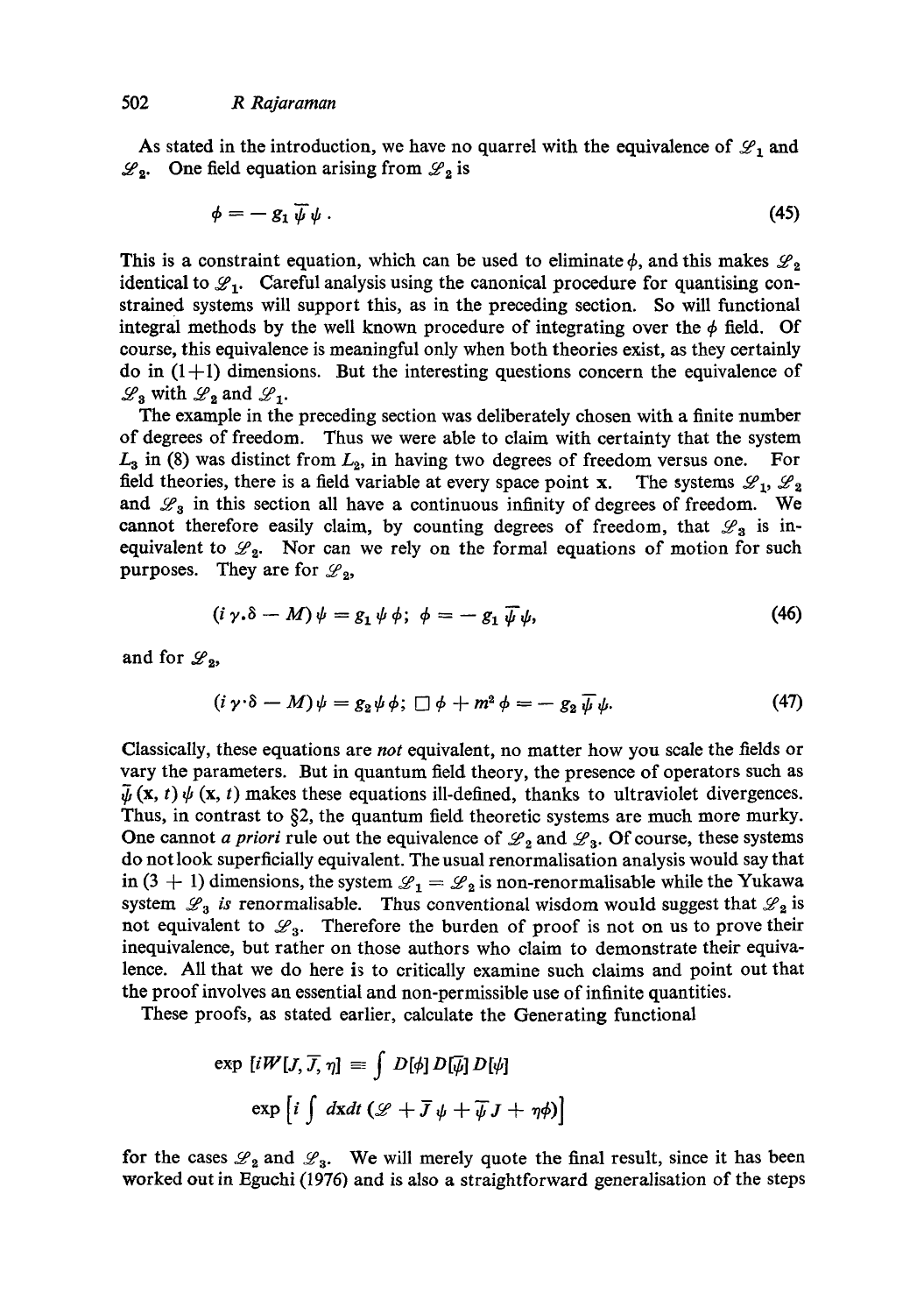in our § 2. For both  $\mathscr{L}_2$  and  $\mathscr{L}_3$ , one can write exp [i  $W_{2,3}$  ( $J\bar{J}$ ,  $\eta$ )] in the common form

$$
\int D[\phi_R] \exp \left[ i \int dt \, dx \, (\frac{1}{2} \left( \partial_\mu \phi_R \right)^2 - \frac{1}{2} \mu^2 \phi^2_R + \eta_R \phi_R) + i \, \widetilde{V}[g_R \phi_R J, \overline{J}] \right]
$$
\n(48)

where, for the  $\mathscr{L}_2$ ,  $\phi$ ,  $\eta$  and the coupling  $g_1$  are scaled by

$$
\phi_R(\mathbf{x}, t) / \phi(\mathbf{x}, t) = (g_1^2 I_2)^{1/2} = (g_1 / g_{1R}) = \eta(\mathbf{x}, t) / \eta_R(\mathbf{x}, t)
$$
\n(49)

while for  $\mathscr{L}_3$ ,

$$
(\phi_R/\phi) = (g_2^2 I_2 + 1)^{1/2} = g_2/g_{2R} = \eta/\eta_R, \tag{50}
$$

with 
$$
\mu^2/2 \equiv m^2/2 - g_2^2 I_0/(1 + g_2^2 I_2) = (\frac{1}{2} - g_1^2 I_0)/(g_1^2 I_2).
$$

The functional  $V[g_R \phi_R, J, \overline{J}]$  once again depends on  $\phi_R$  in the combination  $g_R \phi_R$ . These relations look very similar to (37) to (39), but the constants  $I_0, I_2, \ldots$  are here obtained from the Taylor expansion

$$
I(p_{\mu}) = I_0 + \frac{1}{2} p_{\mu} p^{\mu} I_2 + \dots \tag{51}
$$

of 
$$
I(p_{\mu}) = i \int [d^Dk/(2\pi)^D \operatorname{Tr} \{ [1/(p+k)\cdot \gamma - M] \cdot [1/(k\cdot \gamma - M)] \}.
$$
 (52)

Thus 
$$
I_0 = i \int [d^D k/(2\pi)^D] (1/(k^2 - M^2))
$$
, (53)

while 
$$
I_2 = -i \int d^D k/(2\pi)^D 1/(k^2 - M^2)^2
$$
. (54)

We have omitted unimportant numerical constants, and D-1 is the space dimensionality. Equation (52) is nothing but the generalisation of (28) to include  $D-1$  spacedimensions and the fact that  $\psi$ , unlike the variable x in §2, is a fermion field. The discussion now divides into examining two cases, (i) when  $I_2$  is finite and (ii) when  $I_2$ diverges. When  $I_2$  is finite, we can repeat the argument used in §2, namely, that the value of  $g_{1R}$  in (49) can never equal  $g_{2R}$  in (50) for any finite choice of the parameters  $g_1, g_2$  etc. Then, notwithstanding the fact that  $\exp(iW_2)$  and  $\exp(iW_3)$ can be cast in the common form in (48) the two systems  $\mathscr{L}_2$  and  $\mathscr{L}_3$  cannot be equivalent. An example of such a case is when the space dimensionality  $(D - 1)$ is unity for our model. Then  $I_2$ , given in (54) involves a finite integral, an i the  $(\bar{\psi}\psi)^2$ theory is not equivalent to the Yukawa theory in  $(1+1)$  dimensions.

Clearly then, in order to proceed further with an equivalence proof along these lines,  $I_2$  must necessarily diverge. In more familiar language, this amounts to the wave function renormalisation constant  $Z=1/(g^2I_2+1)$  being zero. The equivalence candidates in the literature do come under this category. In our example, when the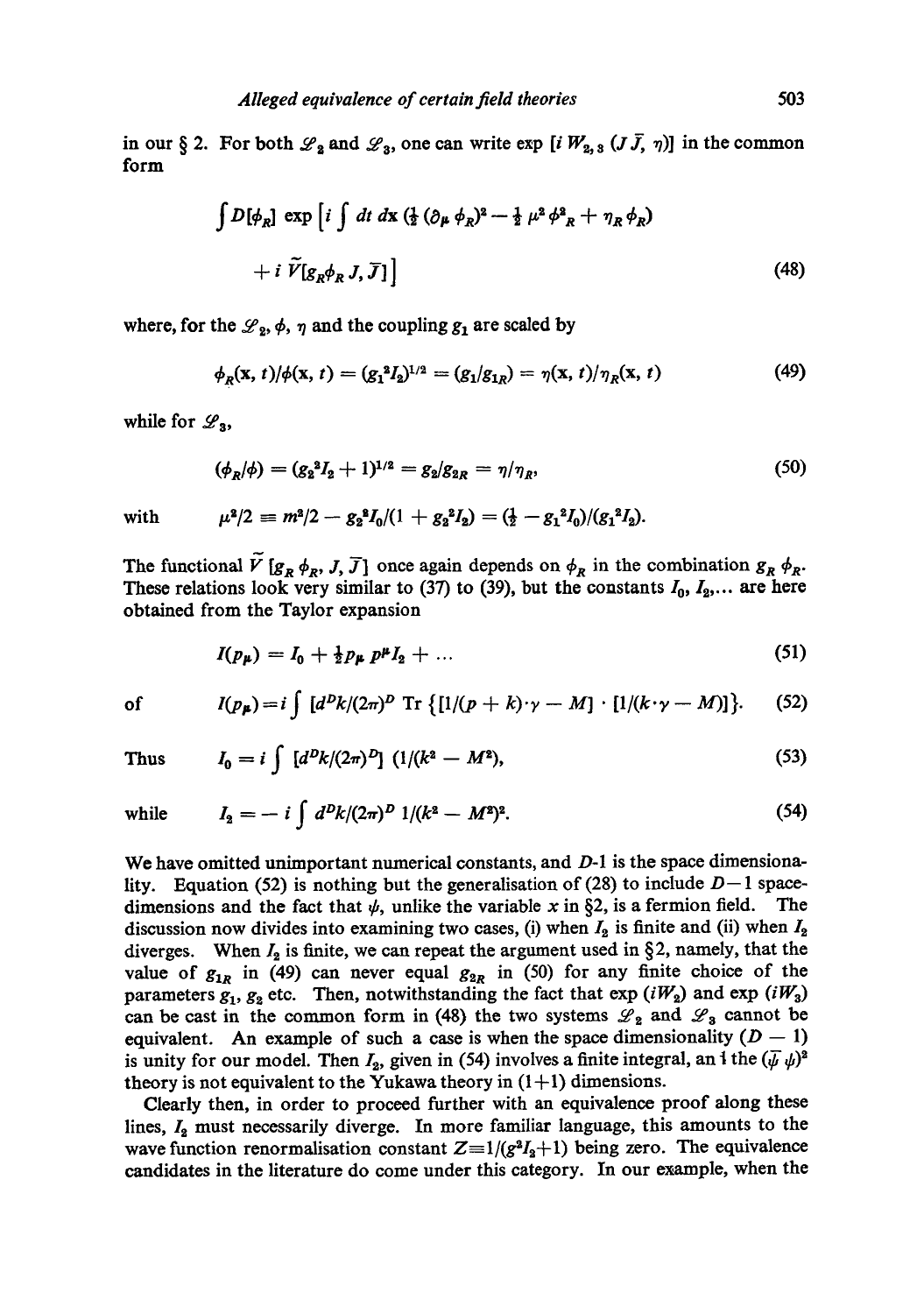dimension  $D=4$ , the integral  $I_2$  diverges. Superficially, it would seem that now the ' renormalised ' couplings

$$
g_{1R} = (g_1/(g_1^2 I_2)^{1/2} \text{ and } g_{2R} = g_2/(g_2^2 I_2 + 1)^{1/2},
$$

will be equal. Combining this with the fact that both  $\exp(iW_2)$  and  $\exp(iW_3)$  have the same form (48), the two theories  $\mathcal{L}_2$  and  $\mathcal{L}_3$  would appear equivalent. This is the crux of Eguchi's claim of equivalence as well as that of other papers with the same theme.

However, even when  $I_2$  diverges, this proof of equivalence is not valid. As everyone knows one must be very careful in dealing with divergent quantities, or else one may end up with wrong or paradoxical results. If one were willing to be casual about using infinite quantities, a much simpler 'proof' of the equivalence of  $\mathscr{L}_2$  and  $\mathscr{L}_3$ could be proposed. Take  $\mathscr{L}_3$  and rescale  $\phi$  into  $\overline{\phi} = m \phi$  and  $g_2$  into  $\overline{g}_2 = g_2/m$ . Then  $\mathscr{L}_3$  has the form  $\overline{\psi}$   $(i\gamma \cdot \delta - M) \psi - \overline{\xi}_2 \overline{\psi} \psi \phi - \frac{1}{2} \phi^2 + 1/2m^2 (\partial_\mu \phi)^2$ . Then as  $m \rightarrow \infty$ , if we drop the last term, we would end up with the Lagrangian  $\mathscr{L}_2$ , which in turn is equivalent to  $\mathcal{L}_1$ . The well known catch in this argument is that no matter how large *m* is, there will always be field configurations with  $(\partial_{\mu} \phi)^2$ much larger than  $m^2 \tilde{\phi}^2$  and the kinetic energy term cannot be neglected. In the language of perturbation theory, in any divergent loop integral, involving  $\phi$ -propagators one cannot replace

$$
\int \frac{d^4p}{(p^2-m^2) (\ldots)} \text{ by } \int \frac{d^4p}{(-m^2) (\ldots)},
$$

for any  $m^2$  however large.

Let us examine the Eguchi proof to see if a similar non-permissible step is involved, when  $I_2$  is divergent. Indeed, if we put  $I_2 = \infty$  in (49) and (50), the renormalised coupling constants  $g_{1R}$  and  $g_{2R}$  both vanish! Substituting into (48), we would conclude that both  $\mathscr{L}_2$  and  $\mathscr{L}_3$  correspond to a set of non-interacting Fermi and Bose fields for all finite values of the original couplings  $g_1$  and  $g_2$ ! Alternately, if we tried to keep  $g_{2R}$  real and non-zero, then upon inverting the relation

$$
(g_{2R})^2 = (g_2)^2/[(g_2)^2 I_2 + 1], \text{ we have } (g_2)^2 = (g_{2R})^2/[1 - I_2 (g_{2R})^2].
$$

As  $I_2 \rightarrow +\infty$ ,  $g_2^2 \rightarrow -1/\infty$ , leading to an imaginary coupling (non-Hermitian Hamiltonian) for the original Yukawa system. These are just some of the paradoxical results one can 'derive' if one resealed fields by divergent factors as done by Eguchi. The reader is reminded that even in the time-honoured theory of quantum eleetrodynamics, where divergences are removed by the renormalisation prescription, one does not literally rescale fields by divergent constants. The renormalisation prescription is, strictly speaking, a procedure for removing divergences from S-matrix elements. The prescription acts ' as if' ' bare' fields were replaced by ' renormalised ' fields, but if such resealing of fields by infinite factors were taken literally several conceptual problems arise. In fact, careful textbooks, such as Bjorken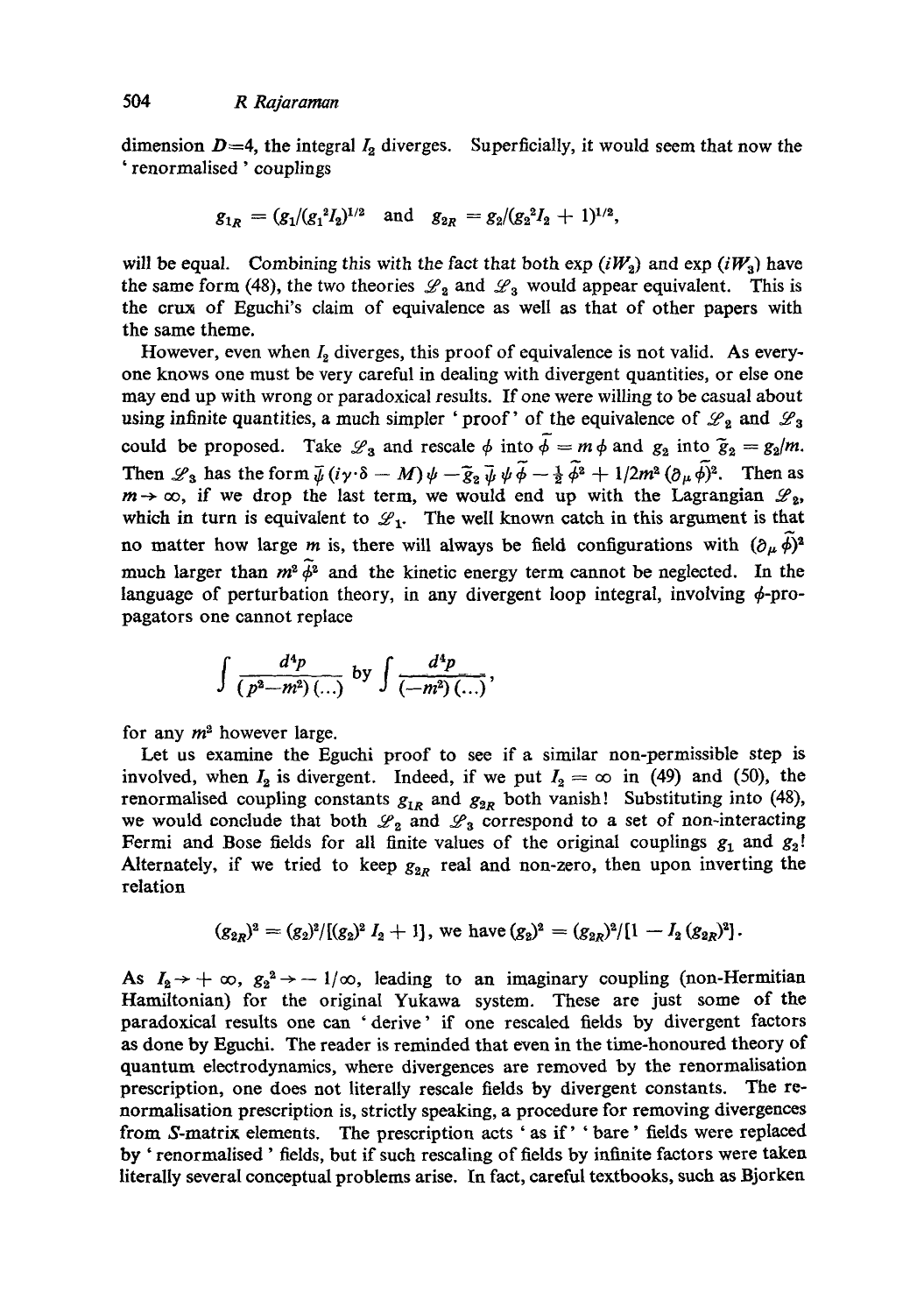and Drell (1965) and Bogoliubov and Shirkov (1959) avoid the concepts of 'bare' and ' renormalised ' fields in discussing renormalisation. The latter book discusses this point in some detail (in  $\S$  31.4) pointing out paradoxes that can arise if one took such rescaling literally. The fact that setting  $Z$  (which corresponds in our case to  $(g^2 I_2^2+1)^{-1}$  equal to zero leads to  $g_p=0$  has also been pointed out by others (see for instance Lurie 1968), and is a symptom of the difficulties involved in enforcing  $Z=0$ in a local field theory.

Returning to the Eguchi-type of proof, if one rescaled fields as per (48) and (49) and used a divergent  $I_2$ , one would end up with the result that  $g_R = 0$  for both theories  $\mathscr{L}_2$  and  $\mathscr{L}_3$ ! Alternately, if one went back to the original unscaled field  $\phi$ , then we have

$$
\exp(iW_2) \sim \int D [\phi] \exp \{i \int d_x^D (\frac{1}{2} g_1^2 I_2 (\partial_\mu \phi)^2 + (g_1^2 I_0 - \frac{1}{2}) \phi^2 + \eta \phi) + i \tilde{V} [g_1 \phi, J, \bar{J}] \},
$$
\n(55)

while

$$
\exp(iW_3) \sim \int D [\phi] \exp \{i \int d_x^D [(\frac{1}{2} g_2^2 I_2 + \frac{1}{2}) (\partial_\mu \phi)^2 + (g_2^2 I_0 - \frac{1}{2} m^2) \phi^2 + \eta \phi] + i \tilde{V} [g_2 \phi, J, \bar{J}] \}.
$$
 (56)

If one substituted divergent  $I_2$  and  $I_0$  into the integrand, the exponent becomes meaningless. One could try, as suggested in the last paragraph of Rajasekaran and Srinivasan (1977), to put a finite ultraviolet cut off  $\Lambda$  into the momentum integrals contained in  $I_0$  and  $I_2$ . This would render the integrands in (55) and (56) meaningful. But, aside from the fact that a finite  $\Lambda$  is inconsistent with local field theories (within which framework these proofs are suggested), we have already seen that when  $I_2$  is finite, the systems  $\mathscr{L}_2$  and  $\mathscr{L}_3$  are not equivalent anyway because  $g_{1R}$  cannot equal  $g_{2R}$ .

Finally, one could try to take the limit  $\Lambda \rightarrow \infty$  outside the functional integrals in (55) and (56). Then, for any finite  $\Lambda$ , however large, the two systems are not equivalent. There is no obvious reason why they would become equivalent as  $\Lambda \rightarrow \infty$ . In this context remember that as  $\Lambda$  becomes larger and larger, even though  $I_2$  ( $\partial_\mu \phi$ )<sup>2</sup>  $\gg (\partial_\mu \phi)^2$ , nevertheless, the  $(\partial_\mu \phi)^2$  term cannot be ignored as compared to  $I_2$  ( $\partial_{\mu}\phi$ )<sup>2</sup> in (56). These terms occur inside an oscillatory exponential, where a finite term in the phase cannot be ignored even if larger terms are present.

We conclude by emphasizing the precise nature of our result. We have *not* shown, nor do we claim that the pairs of field theories considered are *inequivalent.* They may well turn out to be equivalent. But the burden of proof of equivalence rests on those who claim it. It is not the purpose of this article to claim or to prove the opposite. Rather it is to point out that the proof offered by Eguchi--simple, elegant and superficially correct—is in fact not valid.

Indeed, responsible speculations along similar lines have been around for a long time before this recent spate of papers. (See for instance the work of Bjorken 1963), Lurie and Mcfarlane 1964; see also Kikkawa 1976). What is needed is a conclusive proof one way or another. Perhaps a much more careful analysis, using functional